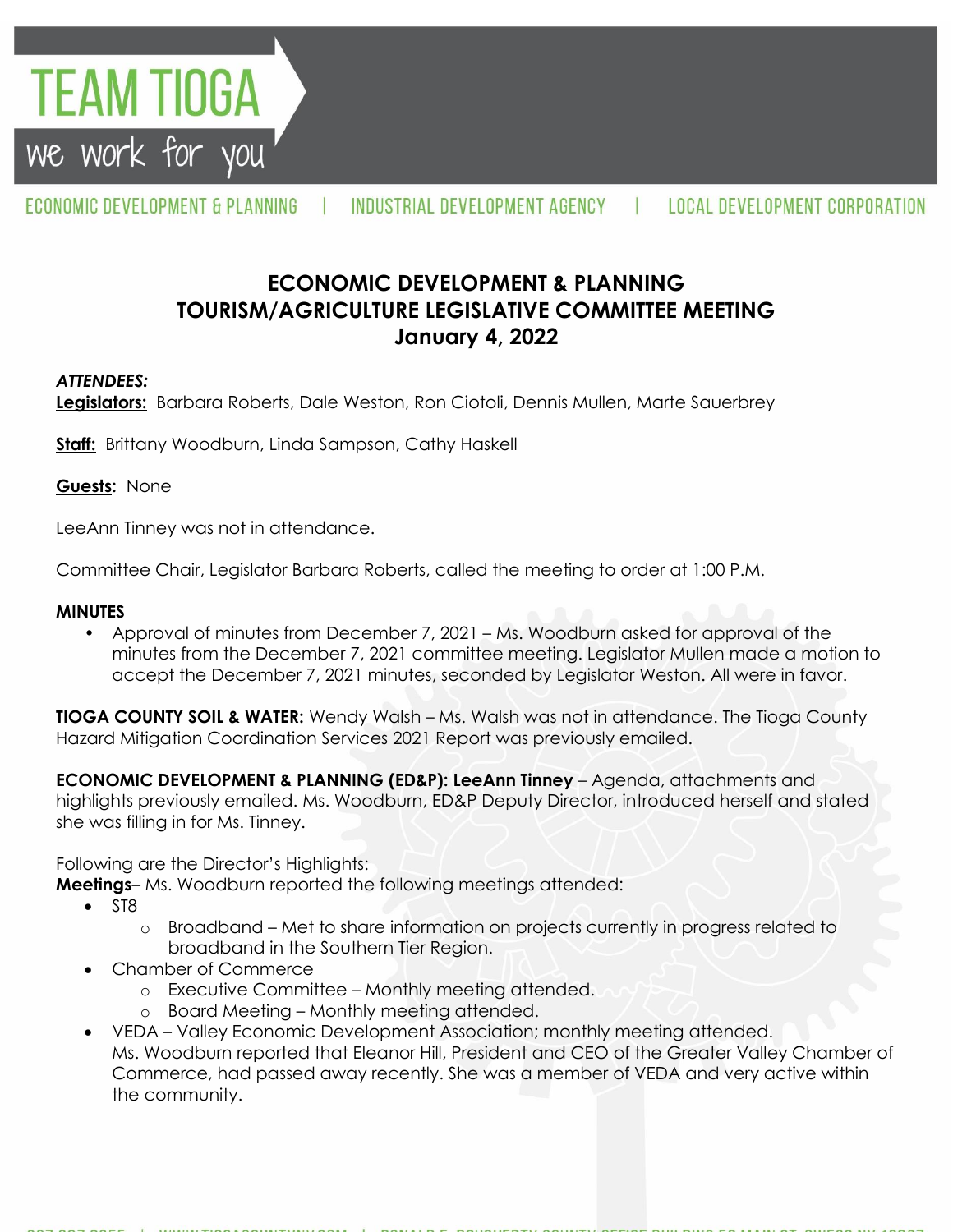- STREDC Southern Tier Regional Economic Development Corporation; monthly meeting attended.
- Broome Tioga Workforce Development Board Quarterly meeting attended.
- Regional Economic Development Council Monthly meeting attended.
- Municipality Visits
	- o Town of Nichols Met to discuss the extension of broadband within the Town of Nichols.
		- Interested in submitting a USDA Broadband ReConnect Grant application to support the project; Esther Woods will be the point of contact. A resolution to allow the ED&P staff to assist with the application, as well as the administration of the grant, is in the committee packet and listed below.
- Business Visits
	- o NYSEG
- Presentations- none

## **Department Highlights**

- Village of Owego
	- o DRI (18 projects)- Continue to manage projects; all at different stages of development. The Home Central project is moving along quickly and has the most visible progress; possible completion in May.
		- Municipal project kick off meeting- Village of Owego had a kick-off meeting for their 6 municipal projects; ED&P will be providing administrative support. Hunt Engineering has been chosen as the design team. Projects will go out to bid in the near future.
	- o NY Main Street, Owego (5 projects)- These projects are ongoing. Two of the projects are nearing completion and will be seeking progress payment for reimbursement. Two projects are getting ready to begin construction; possible completion date of June 2022 for these projects.
	- o Owego Gardens 2 Construction is progressing.
		- Booster Station upgrades Continued discussions with Suez.
- Village of Nichols
	- o USDA Shared Services- Sweeper/Vac Truck has been ordered.
- RESTORE NY
	- o Owego- Project complete; waiting for reimbursement from the State.
	- o Waverly- Project complete; waiting for reimbursement from the State.
- Land Bank

o OASCD project – In partnership with the Owego Apalachin School District. The Land Bank is going to purchase a home on Liberty Street and the students will be doing the renovation. Proceeds from the sale will be reinvested in new projects with the school district. We have also been talking with local construction related businesses to partner with as well; making a connection with workforce development.

- Memo of Understanding in place with the school district; finalizing funding by the end of the month.
- o Temple and Liberty LLC
	- **Local Approvals** 
		- Village of Owego Planning Board will be meeting this month to make a decision on this project.
	- **Property demolitions- To begin early to mid-January.**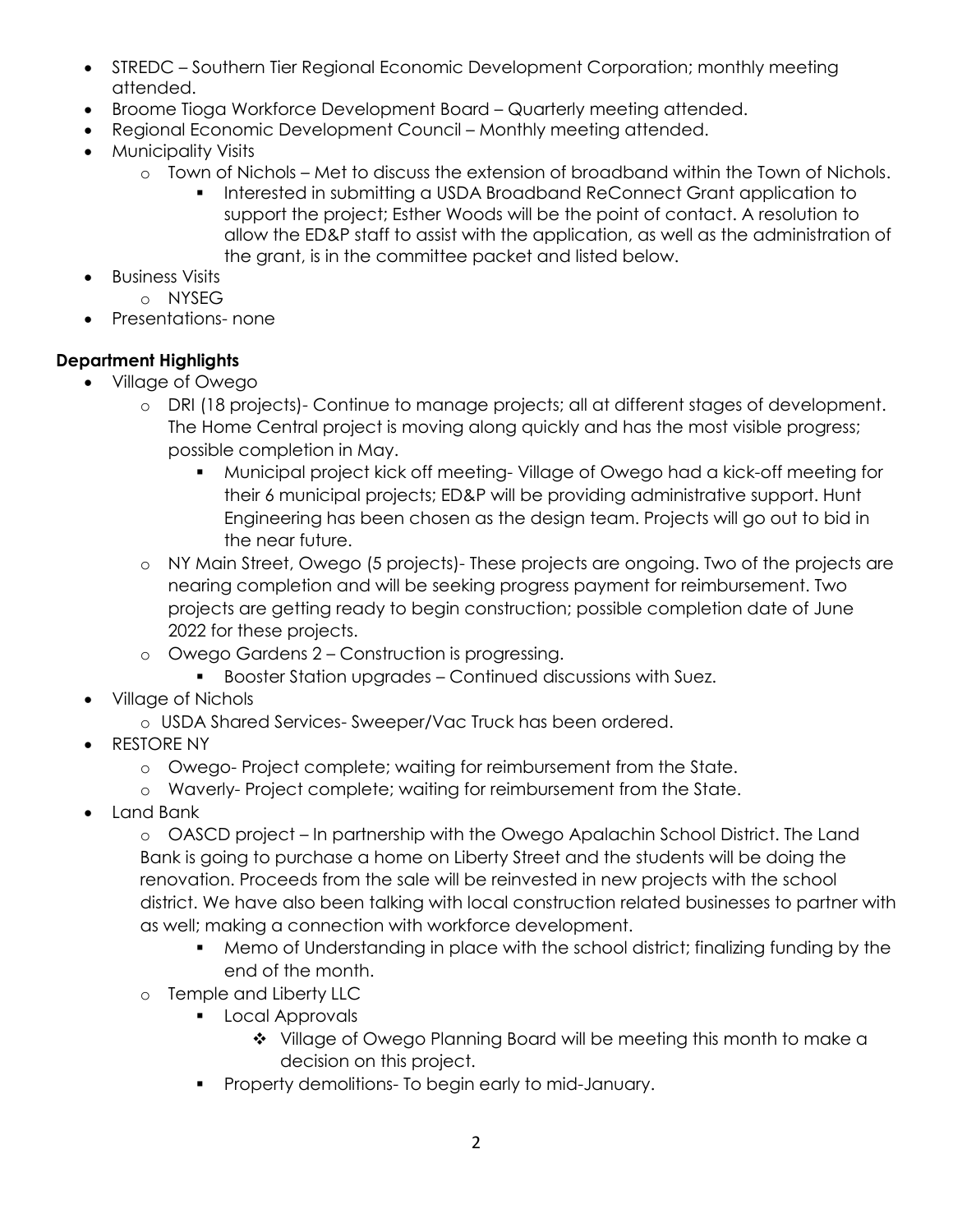Legislative Chair, Ms. Sauerbrey, would like to know when the demolitions are going to happen. Ms. Woodburn agreed to let the committee know and reported working with the school district to have someone video the demolitions using a drone as well.

- Community Development
	- o Waverly Gateway Beautification (mural projects)- Partnership between the school and the village.
- Workforce
	- o Workforce Pipeline Development Study- Implementation
		- Education Workforce Coordinator
			- ❖ Sean Lanning- Potential candidate for this position with start date January 31<sup>st</sup>; resolution is being presented and is listed below.
- Economic Development
	- o DRI Project administration
	- o NYMS Project Administration- Owego and Candor
	- o GIS Mapping Activities
	- o STREDC Loan Committee
	- o State Lead Responses
	- o GIS/IDA/EDP Available Sites Mapping and Website
	- o Staffing
		- **PT position still vacant- Search continues to fill this position.**
	- o Annual Breakfast Event
		- 2022 event moved to end of February due to Covid related concerns.
		- **Deluge Media to provide video for this event.**
	- o Grant Awards (CFA)- The Governor announced the following Consolidated Funding Application awards this month:
		- Tioga County Shared Technology Services (\$103,522)- Partnered with IT on this application for Village of Owego and Town of Candor.
		- Village of Owego Police Station Restoration (\$468,416)- A Historic Preservation Grant for facade improvements to the Police Station.
		- Village of Waverly Economic Study (\$25,000)- Economic Analysis Study
- Planning
	- o 239 Reviews ( 0 )
		- o Renewal Energy Best Practices Study
			- MRB Group Three proposals were received for the Municipal Solar Development Best Practices and Policies Study. A steering committee was created to review the proposals and would like to move forward with MRB Group to conduct the study. Resolution to be presented and listed below.
		- o ST8 Build Back Better grant- Not awarded.
		- o Marijuana Regulation and Taxation Act (MRTA)- Final summary will be complete next month.
		- o Tioga County Legislative Redistricting Plan- Ms. Jardine continues to work on this plan.
- **Other** 
	- o Sustainability Manager- Ms. Woodburn reported Ms. Pratt, Sustainability Manager, will send a report on a monthly basis and present to this committee on a quarterly basis like CCE, Soil & Water and Tourism does. The committee was in agreement.
- Grants
	- o Potential (8)
		- **Temple and Liberty LLC- affordable housing**
		- **Village of Owego- CDBG, Housing Rehab**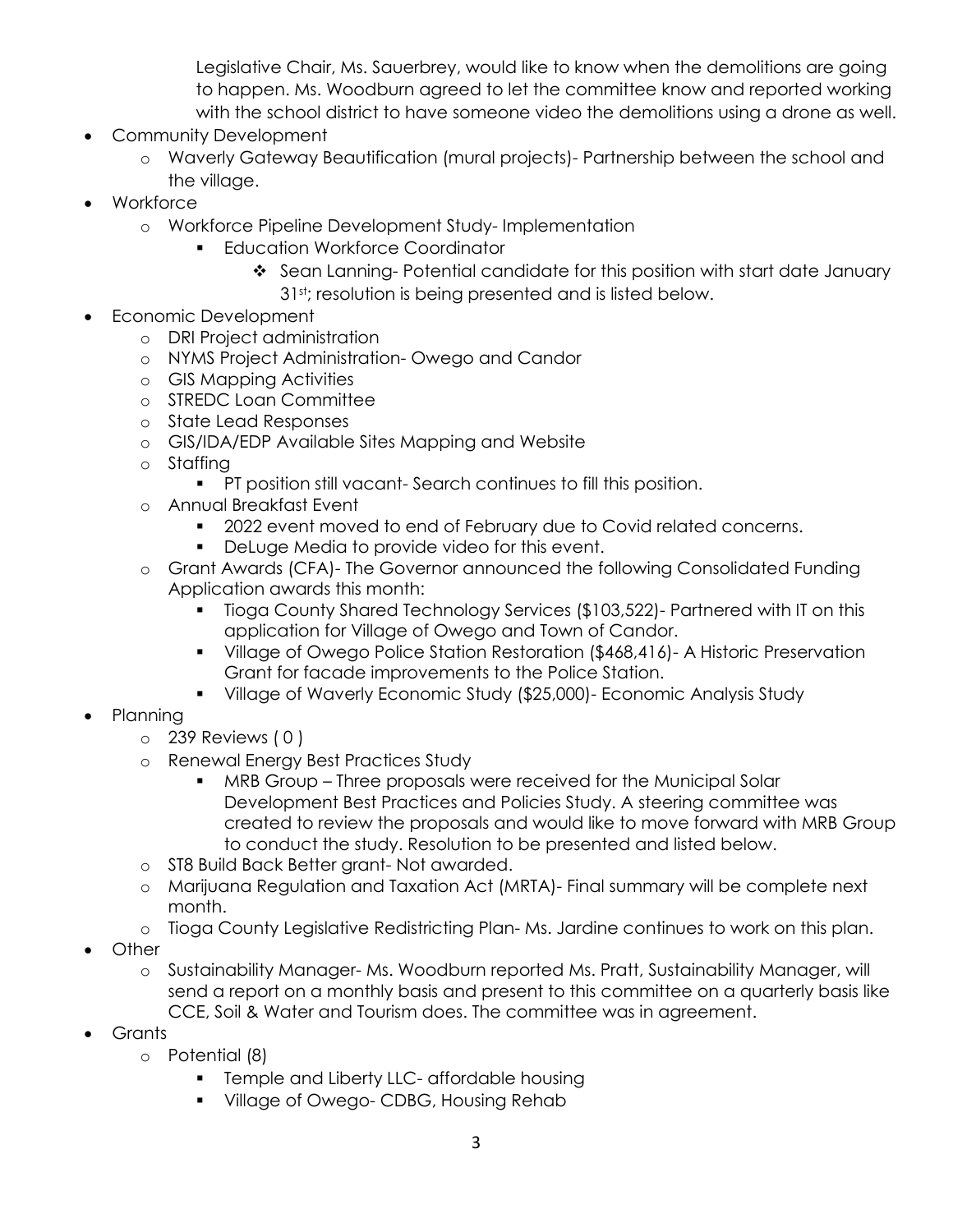- **NYS HCR Community Investment Fund**
- **Evergreen Cemetery-Mildred Faulkner Truman**
- **REAP- Owego Elks, Hooker Foundation**
- **Tioga Terrace-Hooker Foundation**
- **Village of Waverly- Waverly Glen Park, Hooker Foundation**
- **ESD Capital Grant**
- o Pending (14)
	- **Racker- USDA/CDBG Neighborhood Depot**
	- **Town of Richford- Senator Schumer, town hall**
	- **REAP- NPS Historic Preservation Subgrant Program**
	- **TCIDA-ARC- Education Workforce Coordinator**
	- **Tioga County-2020/2021 Phase III**
	- Town of Richford- FEMA (engineering of railroad stream crossing)
	- **Evergreen Cemetery- TSB Foundation**
	- **Home Central, ESD Capital grant**
	- **Candor Historical Society- CFSCNY**
	- **Evergreen Cemetery- Weitsman**
	- **Tioga County-2021/2022 (Phase II)**
	- **Carantouan Greenway-Mildred Faulkner Truman**
	- **Town of Owego- Cornell Design Connect- Tioga Terrace Park**
	- **Tioga County Property Development- Hooker- OACSD rehab**
- o Active (27)
	- **Village of Owego- RESTORE NY, Briggs/Awad**
	- Village of Owego- Downtown Revitalization Initiative
	- **Village of Waverly-NYS Parks, Waverly Glen Park**
	- **Village of Waverly- RESTORE NY, Twigg**
	- **REAP- USDA, Public Well (equipment)**
	- **Village of Owego-Main Street (CFA)**
	- **Racker (CFA)**
	- **Raymond Hadley (CFA)**
	- Owego Apalachin Central School District- WDI (workforce)
	- **Village of Candor-NY Main Street**
	- **Candor EMS- Community Foundation, operating funds**
	- Tioga Arts Council- Community Foundation, Retail for Good
	- **Boys & Girls Club- Hooker Foundation, operating funds**
	- **Hooker Foundation- Education Workforce Coordinator**
	- **TCLDC-USDA RDBG- Tioga County Recruitment Tool**
	- **TCLDC-USDA RBDG- Technical Assistance to Business**
	- **Catholic Schools of Broome County- Fannie C. Hyde**
	- REAP, Owego Elks Lodge- Mildred Faulkner Truman, building assessment
	- **Candor Historical Society- Tioga State Bank**
	- Village of Nichols- USDA Community Facilities (vacuum truck)
	- **Candor Historical Society- Tioga County Senior Citizens Foundation**
	- **Candor EMS- Tioga County Senior Citizens Foundation**
	- **EXEC** Carantouan Greenway- waterfront trail, TSB Foundation
	- **Candor EMS, Tioga State Bank Foundation**
	- **Village of Owego- OPRHP, OPD building restoration**